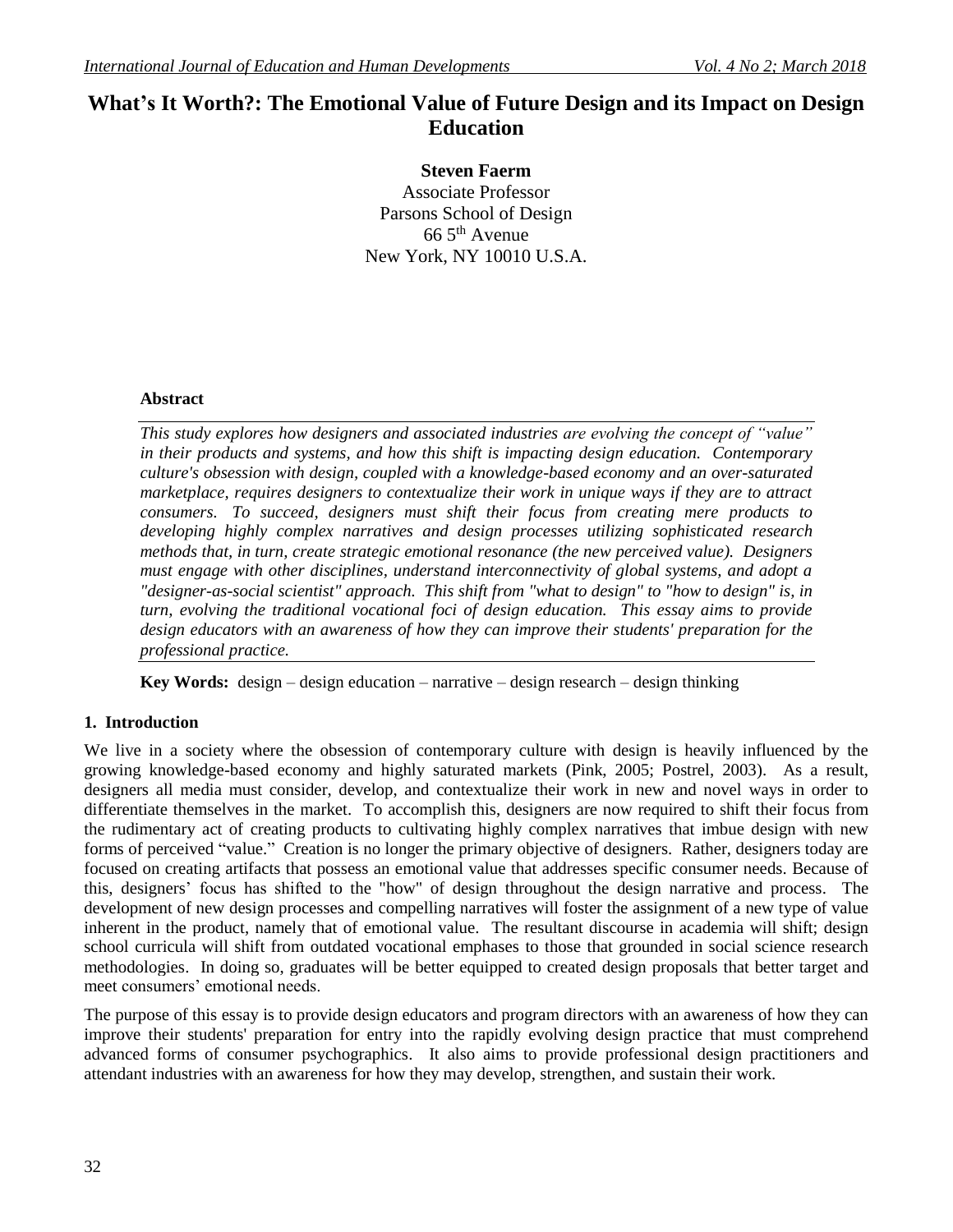### **2. What is Value?**

Across all types of design, the idea of "value" is fundamental. Historically, value is developed by issues relating to supply and demand, consumer demographics, zeitgeist, availability of materials, and the brand's reputation. Not everything has value, but when rarity combines with a high level of demand "value" grows. The design period in which an object is made can also impact the value. For example, the rarity of availability of specific historical or nostalgic items can create great demand and, therefore, value. Specific materials incorporated into its design can imbue an object with universally understood value. Additionally, a designer can offer value through the caché of the brand.

How does "value" change when the market is saturated with design? How does this saturation affect buyer behavior and perceptions about design? What can designers—both individually and as an industry—do in response to this saturation? For example, in fashion design, there are 330 fashion shows during New York Fashion Week alone, and there are more than 150 fashion weeks all over the globe (Johnson, 2016). The market is over-saturated with "things" for consumers; yet, for most consumers, their basic needs are already being met, and even surpassed. When viewed through the framework of Maslow's Hierarchy of Needs (1943), once their basic necessities are met, today's global buyers climb up Maslow's pyramid to its peak, where these buyers are actively seeking self-realization and meaningful life experiences. The buyer's search for self-realization and meaning alters his previously held views of design and, subsequently, the importance of the designer. Because buyers' demand for meaning as part of overall design value, designers must ensure they design products that have both the physical attributes demanded by the market as well as meaning, with intangible value that meets the complex needs driven by the buyers' emotions.

The emotional needs of buyers make it important that designers employ a design framework to create valuable narratives for their designs. These narratives are unique and strategic to the value of the product. In turn, the designer is differentiated in the market. As with any saturated market, designers are charged with finding ways to differentiate from their competition while successfully capturing the emotional demands of the buyer. Because of market evolution and buyer behavior, designers must change their focus from creating an object (the "what" in the context of design) to the creation of complex narratives and design processes (the "how" in the context of design). As a result, designers will create new forms emotional value. The buyers' search for value in design has led to a fixation with design that is evident in nearly all parts of contemporary life (Postrel, 2003; Pink, 2005).

Currently, demand for "high design" and society's fixation with it are at record levels (Pink, 2005). The "need" of buyers in western society to possess only things that are "designed" has driven retailers across price-points to apply "design" to products they sell that, previously, had been considered mundane. In 2012, Michael Graves, the globally renowned architect, designed over 2,000 household items for the mass-retailer Target (Target, 2012). These products ranged from spatulas to dining tables. In a similar vein, Umbra's production of Karim Rashid Garbo collection of garbage bins has sold over seven-million units and is featured in the permanent collection of The Brooklyn Museum of Art (Volf, M., 2016; Postrel, 2003). The internationally acclaimed artist and designer has even designed a "Millennial Manhole Cover" for New York City's Consolidated Edison (ConEd) Company after beating out seven other artists in a competition juried by panelists representing such esteemed institutions as New York City's Museum of Modern Art, The Cooper Union, and The Metropolitan Museum of Art (Roane, K., 1999; ConEd, 1999). It would seem that no object now goes untouched by design.

Design has filtered into every aspect of our daily lives. It has permeated the culture of buyers from virtually all socioeconomic strata and cultural communities. An example of this increasing obsession by the middle class for value and design are the "guest star" fashion collections, where internationally renowned designers such as Karl Lagerfeld, Balmain, and Comme des Garcons temporarily partner with national U.S. retailers like Target and Hennes & Mauritz (H & M) to produce high design products for a set time period. These high-profile collections directly target buyers' demand for "high design"—and buyers have responded very well. For example, in 2011 the Italian design house Missoni created a selection of products for Target. This collection included items ranging from clothing to crockery and even to bicycles. Buyer demand was so high that online shoppers crashed the store's website in fewer than two hours following the products' availability through Target online (Clifford, 2011).

A key driver for this mass-market demand for design is its relatively low cost. For example, in the retail apparel market, the cost to dry clean a garment can be equal to the price of the garment itself. As a result, many buyers wear a garment a few times and then simply discard it.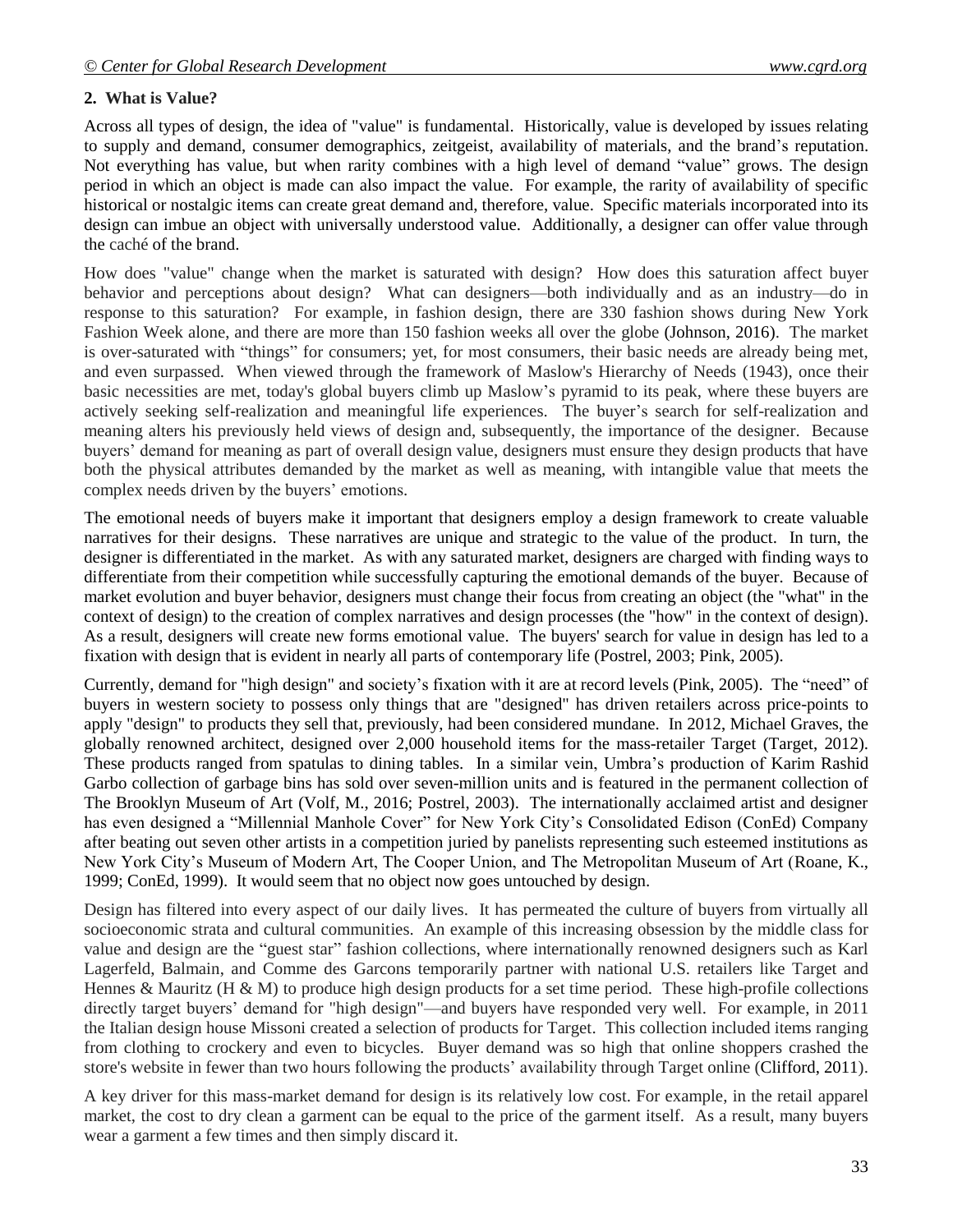In lieu of dry cleaning the original garment, the buyer instead spends that money on a newer version that continues to satisfy the buyer's emotional needs. A recent study revealed that thirty-three percent of women stated they consider clothing to be "old" after less than three uses (Barnardo's, 2015). This approach to apparel consumption means the buyer's cycle of emotional connection and product is accelerated. Buyers purchase more and more, faster and faster, to meet their emotional needs that are satisfied by design.

# **3. Designers in Historical Context**

In the historical context of design education, designers studied Bauhaus principles which gave students a practical aspect of design, that is, making and doing. Students studied the fundamentals of design before homing in on a specialization within design. Professors were design practitioners who shared their vocational experience with students by emphasizing design and perfection with the craft. As a result, designers often considered themselves to be trained traders, namely the creators of the "what" of design.

Historically, education in design emphasized the development of skills, such as the creation of patterns, the construction of garments, the design of fashion collections, and the understanding of diverse markets rather than emphasizing the development of skills required to create narratively rich, highly conceptual, process-oriented, and contextual designs. The academic curriculum focused on standard methods of creation, both in design and industry, enabling graduates to enter and serve the industry as it was, rather than preparing them for the industry of the future, which will require graduates to innovate, challenge, and upset the strict status quo of the design industries.

This approach to design education was suitable when the majority of consumer goods were manufactured in the country. Students had a smooth transition from the classrooms that taught them to "do" into the design rooms where they "did." However, in 2009, the percentage of American clothing manufactured in country decreased to only 5%, and the design aspects of our knowledge-based economy of the country took over from where the manufacturing fell (Pinkerson & Levin, 2009; Muratovski, 2010). If designers intend to flourish in the new emerging knowledge-based economy, then the historical role of the designer must move from being that of a vocational practitioner who dictates personal taste to that of a conceptualist or innovator who uses well-researched methodologies when approaching the process of design (Marshall, 2009). Education in design also needs to eliminate the narrow confines of its history by becoming involved with other creative and academic practices. The ability to make significant advances in thinking and innovation is often due to the variety of designers' backgrounds (Marshall, 2009).

# **4. The Evolution of Designers, Design Education, and Attendant Industries**

The current design industries are failing and must be fixed. Our world is in dire need of solutions to the alarming issues we face, such as the depletion of the environment and unsustainable methods of production. For instance, "fast-fashion"—fashion that is constantly refreshing at an ever-increasing speed—has now reached unprecedented rates of production and unceasing consumption are destroying our environment (Leonard, 2010). Worldwide, consumption of material goods has skyrocketed; the market value of all goods and services purchased by households has grown to \$44.5 trillion in 2014 from \$1.7 trillion in 1970 (Index Mundi, n.p.). Globally, consumers of fashion now demand approximately four times the number of garments they did in 1980 and the same number purchased will be disposed of in the garbage each year (Leonard, 2010).

To satiate this ceaseless demand for design, the cycle from design conception to product distribution averages only twenty days for mass companies (Leonard, 2010). This rapid technology-enabled "sketch to floor" system now allows some retailers to release twenty-six fashion collections per year; this equates to one new release every two weeks (Leonard, 2010). To meet the demands for production, the volume of textiles manufactured is reaching unimagined heights; research from The Environmental Protection Agency (EPA) shows 16.22 million tons of textiles were manufactured in 2014 alone, while buyers discard 10.46 million tons into a landfill that year (EPA, 2016). This results in a close one-to-one ratio of acquired garments to discarded garments. The short length of the useful life of a garment diminishes the emotional value that the consumer gives it. As a result, clothes—and virtually all other consumer goods—become "things" without meaning or emotional value.

Simultaneously, the design world is also being affected largely by globalization. For example, a designer could study in Belgium, design for a brand in Germany and produce garments for presentation in Milan, move to an iconic French house in Paris, and then join an American house that is shown in New York.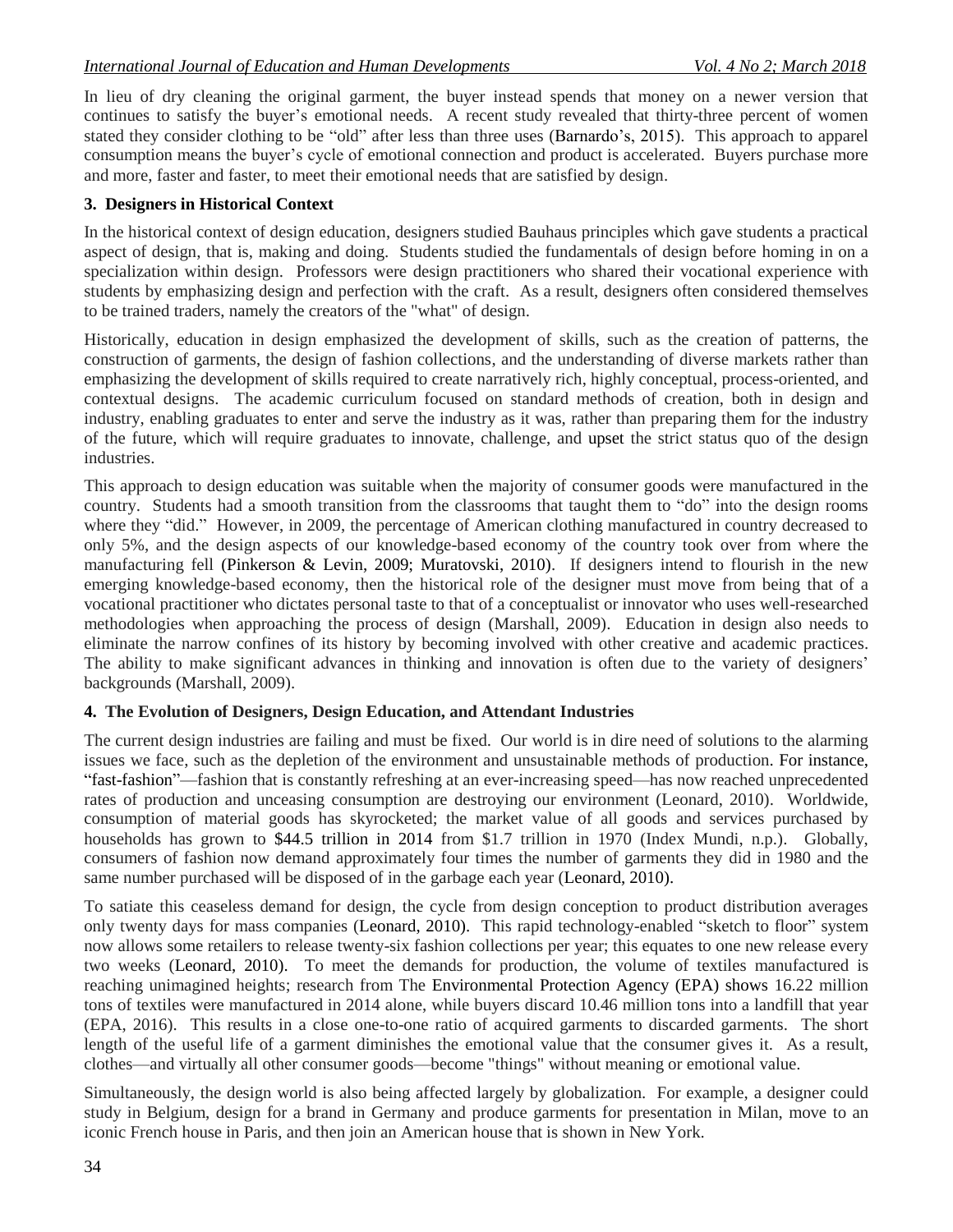This is the history of Raf Simons, whose designs are available in retail venues worldwide. The industry has a growing global commitment to service diverse buyers, who possess their unique emotional needs. This means designers must understand the idiosyncrasies of these markets and the subcultures of these markets. In response, the curricula of design schools are increasingly more influenced by issues around technology, philosophy, sociology, psychology, ethics, and a growing sensitivity to diverse cultures and the problems facing our environment (Marshall, 2009).

By instilling design school curricula with these aptitudes, graduates of design education gain the knowledge they need to succeed in the ever-changing global industry while simultaneously being able to combine their design skills with skills in other fields in order to innovate their practice.

This combination of skills derived through seemingly disparate fields—and the ability to look beyond the confines of design discipline itself—is fundamental to innovation. For example, the LZR Racer swimsuit by Speedo was made possible due to the advanced software provided by the National Air and Space Administration of the United States (NASA) and collaborative design with Comme des Garçons. Less than a week after its launch, three swimmers in the LZR Elite suit broke three world records. Another example is the iPhone. All the technology incorporated into the iPhone design had existed for years before Steve Jobs conceived the idea of combining disparate functionalities—such as those from a phone or an MP3 player or a video viewer—into one device that has established the standard for the design of consumer electronic products.

Designers today can have significant impact on both local and global economies and the environment. To differentiate themselves, designers must embrace their new role for the future, namely that of "agents of change." Designers must identify new opportunities and make connections between them, much like what Speedo and Steve Jobs did. As agents of change, designers will be required to think both more critically and more holistically about design. No longer is it "what" that drives design education and the craft of design, but the "how" that inspires both contextual and conceptual thinking.

As agents of change, designers' shift in their design practice will be reinforced by changes in the vocational skills required for a specific design area. These agents of change will resultantly move towards a design area that uses qualities innate in the design process as a whole: the ability to communicate and collaborate, the capacity for empathy, the skill to be able to articulate design ideas to colleagues in other fields, and the skill to act strategically overall (Marshall, 2009). As leading designers and academics recognize, a narrow approach to design may sometimes be necessary; however, the increasing complexity of our world requires a greater expanse of knowledge in various fields, both in design and, more largely, in society. This wide swath of knowledge, which may be viewed as the proverbial tools one keeps in a toolbox, will equip designers with the various skills they need to confront and resolve the increasingly nuanced demands of design.

In practical terms, this means that design students should increasingly participate in cross-disciplinary and interdisciplinary studies, which many students do today as a double major. As a result, leading design schools have responded in a number of ways. Many have shifted the emphasis of their curricula from "what" to "how" in their programs. Some have introduced new double degrees, while others are offering postgraduate studies that prioritize design thinking and designing alliances with other disciplines. This can ensure students have the knowledge they require. The success of a designer will depend on much more than technical skills; success will depend on a designer's abilities to understand both buyer and that buyer's needs—particularly the buyer's *emotional* needs. By doing so, designers not only will create an aesthetically pleasing design, but can also improve existing systems. They can use their products to convey emotional value and meaning to the buyer.

Although the role of the designer is being transformed into one that focuses on conceptual thinking, the demand for strong technical skills has not gone away. Design students should enroll in educational programs that strategically balance both design thinking and skill-building—particularly during their undergraduate studies. A proper balance between the "what" of design and the "how" of design in education equips students for success in the evolving industry. This approach emphasizes competence and versatility in designers' skills, increased flexibility in thinking, and the ability to convert social trends into design trends and tangible design outcomes. The designer will still need to possess knowledge of the technical skills needed to design, the "what", but they must increase their design skills by contextualizing and conceptualizing exactly what objects they are creating and for what buyer they are creating it, namely the "how."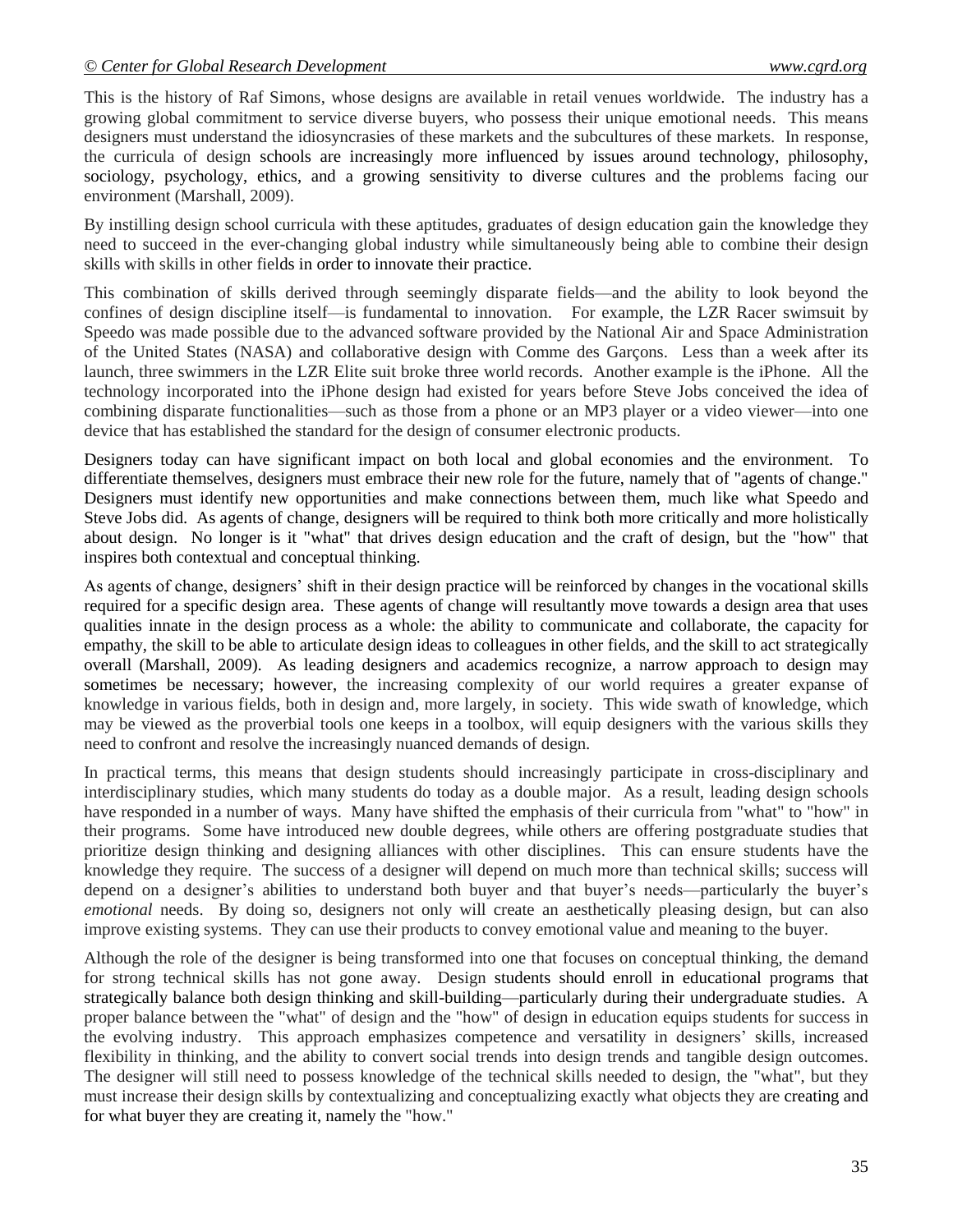The buyers' commitment to products is now driven by the need for emotional satisfaction. By adopting this new perspective, the designer can develop useful narratives and innovations: the "how" behind their designs.

# **5. The Future Synthesis: Design Education and the Social Sciences**

As technology continues to rapidly evolve, societies need keep pace, thus impacting the evolving role of the designer. Designers must shift their focus onto the conceptualization of design so they may meet consumers' continuing and escalating demand for emotional fulfillment. This consumer demand is cycling faster and faster, which impacts the speeds at which good design can be produced.

In the next few years, designers will have to move past being creators of *aesthetically* pleasing products, while simultaneously adopting the role of strategic social scientists that develop *emotionally* compelling objects via design processes and narratives that most strongly appeal to their buyers' psychographic profiles. As a result, designers will have to gain the tools needed to understand the psychology and socioeconomic elements of their buyers so they can design products that fulfill their buyers' specific needs.

As the designers' role shifts, designers will have to be flexible in their thinking skills and their ability to conceptualize—and then produce—design. The ability to execute successfully in this two-fold role will be critical if designers' wish to gain employment and remain sustainable in their practice. In addition to this, designers must comprehend advanced research techniques in the social sciences as well as design. Designers must move their approach from creating objects whose design is determined by personal preferences of the designer and speculations—not factual insights—into buyers' demands. Instead, designers must have the skills to undertake deep research into who their buyers are to determine the emotional needs and wants of their buyer. To be successful, designers must ask the question: "What kind of designs should be made, for whom, and why?" The designer should address the evolving psychographic profile of their consumer and consistently ask: "What will be the emotional needs of my consumer, and how can unique design processes and creative narratives fulfill these needs?"

This improved approach to design will encourage a more interdisciplinary and holistic approach that designers use to create products—and the systems needed to develop those products—while undertaking research to determine what their buyers want and desire.

# **6. Conclusion**

The world of design is rapidly evolving. This evolution is altering the role of the designer. Designers are now crafting their products in an over-saturated market in which most consumers' basic needs are already over-met. In turn, consumers are increasingly driven in their purchasing by their search for design that conveys meaning and emotional fulfillment. To differentiate themselves and develop a brand that has sustained customer loyalty, designers must move beyond creating mere product (the 'what' of design) into crafting design processes and highly complex narratives (the 'how' of design) that will generate new modes of perceived (and emotional) value.

Knowing where and how the consumers' future emotional needs are headed will be a required research skill for designers. Instead of asking 'what' they should design, going forward, designers will instead ask, "What narrative will resonate emotionally with my target audience? How can I apply this narrative to the design process and design itself?" Design education is reacting to this shift by developing curricula that cultivates and refines these skills for students, as well as by offering advanced graduate studies in design that emphasize the key components of research methods and advanced design thinking.

In many ways, design is service to consumers. When designers' products become influenced by the emotional needs of the target buyers, they will respond by producing more enduring design. Thus, the difference between analyzers and creators—or researchers and designers—will dissolve as all contingents engaged in the processes of defining, planning, designing, and producing products and systems will be considered "designers." It is this path that will enable designers and the design industries to continue to be not just successful but also sustainable.